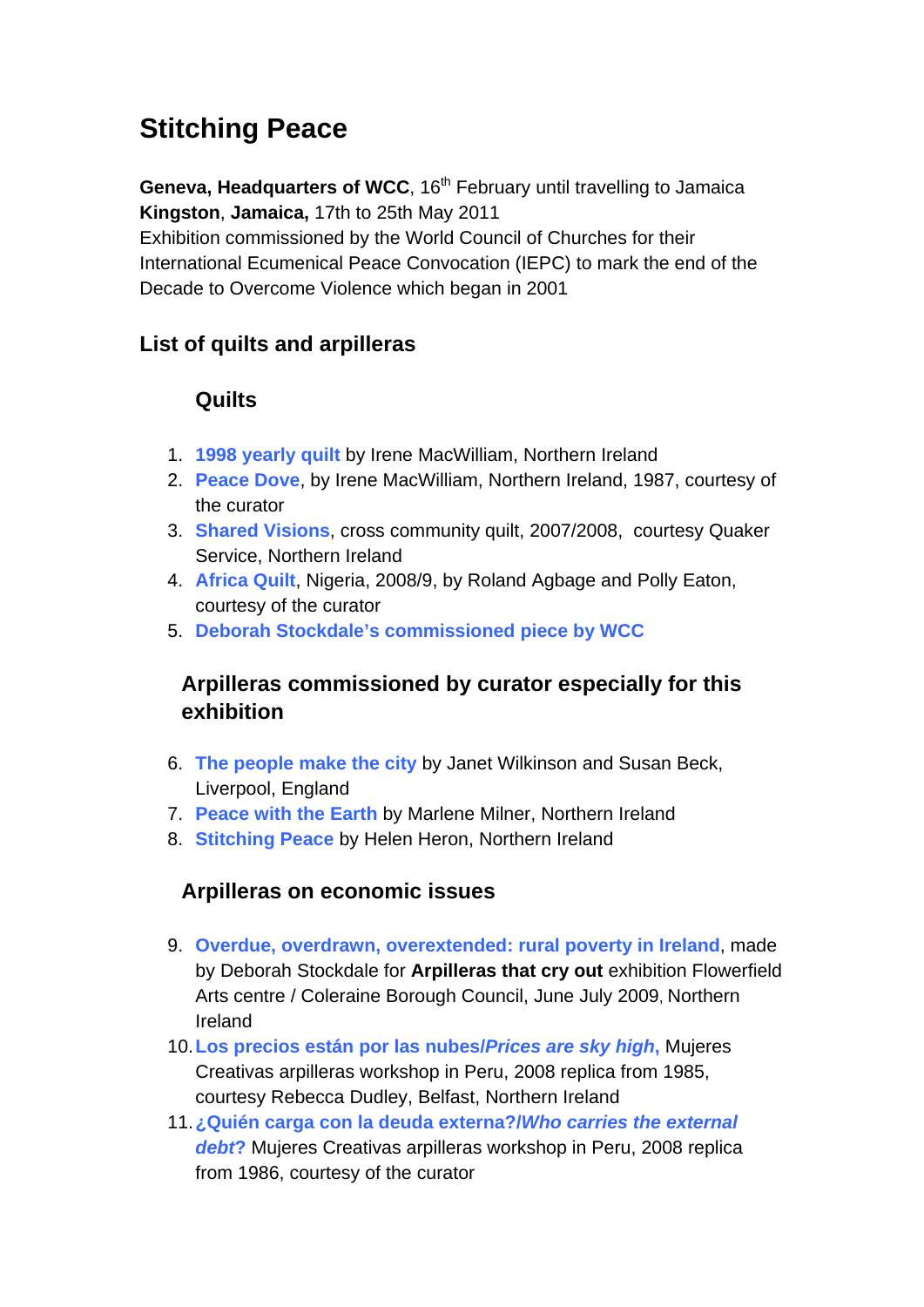#### **Arpilleras on actions for peace**

- 12.**Queremos democracia/***We want democracy*, Chilean arpillera, Taller Vicaría de la Solidaridad, c.1988, courtesy Sean Carroll, USA
- 13.**Olla común en una población/***Soup kitchen in a población***,** Chilean arpillera, Taller Fundación Missio, Santiago de Chile, c.1982, courtesy of Kindrehilfe Chile-Bonn, Germany
- 14.**Los mineros quieren solución/***Miners want a solution***,** Mujeres Creativas arpillera, 2008 replica from 1985, courtesy of the curator

#### **Women's issues**

- 15. **Hogar dulce hogar/***Home, sweet home***,** Mujeres Creativas arpillera, 2008 replica from 1985, courtesy of the curator
- 16. **Violencia doméstica/***Domestic violence***,** Mujeres Creativas arpillera, 2008 replica from 1989, courtesy of the curator

## **Bread winning activities**

- 17.**Mi trabajo en el Mercado/***My work at a Lima neighbourhood market***,** Mujeres Creativas arpillera, 2008, courtesy of the curator
- 18.**Nuestra carnicería/***Our butcher's***,** Chilean arpillera, Taller Vicaría de la Solidaridad, c.1988, courtesy of the curator
- 19.**Nuestro taller de arpilleras/***Our Mujeres Creativas workshop***,**  Mujeres Creativas arpillera, 2008, courtesy of the curator
- 20. **Taller de calzado/***Shoe repair workshop*, Chilean arpillera, Taller Vicaría de la Solidaridad, c.1988, courtesy of Kindrehilfe Chile-Bonn, **Germany**
- 21. **Lavandería Santa María/***Santa Maria launderette*, Chilean arpillera, unknown workshop, c.1975, courtesy of Lala Winkley, London, England
- 22.**Vareando las aceitunas /** *Knocking down the olives,* Catalonian arpillera, made by Isabel Alcalá, workshop facilitated by Alba Pérez & María Viñolo in early 2009 at Fundacio Ateneu San Roc, Badalona, Spain
- 23. **Corte de agua en una población**/*Water cut in a población***,** Chilean arpillera, unknown workshop, c.1979, courtesy of Kindrehilfe Chile-Bonn, Germany
- 24. **Our community allotments,** made by Linda Adams for **Threads of Life: Quilts and** *arpilleras* **that speak out** exhibition for Liverpool Irish Festival 2009, Ely, England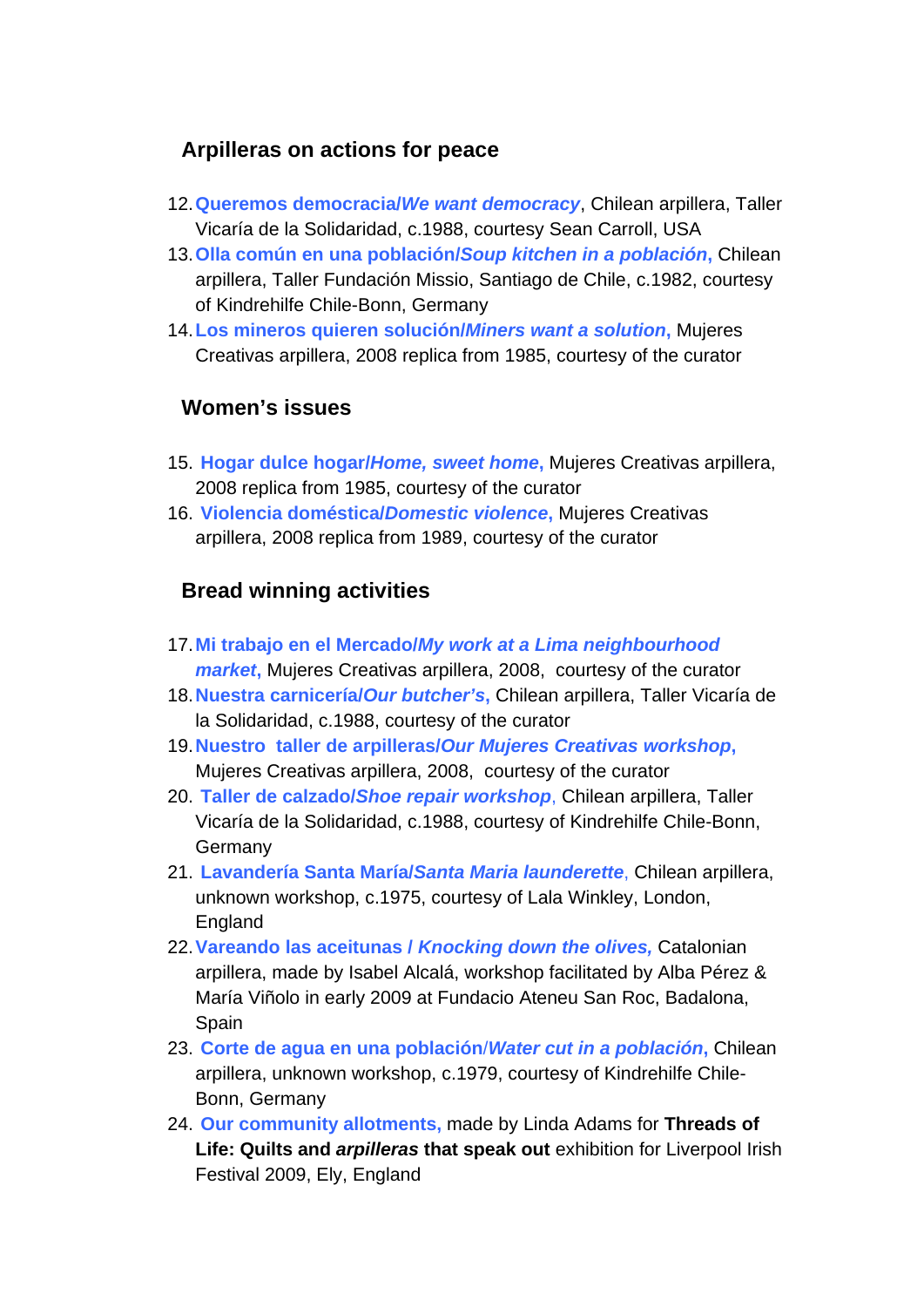### **Recreational activities**

- 25. **Baile Puneño/***Puno folk dance***,** Peruvian arpillera, c.1980, unknown workshop, Courtesy of Julie Coimbra, Cambridge, England
- 26. **Vamos a la playa en micro/***Let's go to the beach by bus*, Chilean arpillera, unknown workshop, c.1977, courtesy of Kindrehilfe Chile-Bonn, Germany

## **Displacement**

- 27. **Toma de terrenos en en los barrios de Lima/***Squatters in the shantytowns of Lima***,** Mujeres Creativas arpillera, 2008 replica from 1985, courtesy of the curator
- 28. **Viajo en avión /** *I travel by plane,* Catalonian arpillera, made by Sadaf Akram, workshop facilitated by Alba Pérez & María Viñolo in early 2009 at Fundacio Ateneu San Roc, Badalona, Spain
- 29. **Feliz viaje a Barcelona /** *Happy journey to Barcelona* Catalonian arpillera, made by Dolores López Doménech, workshop facilitated by Alba Pérez & María Viñolo in early 2009 at Fundacio Ateneu San Roc, Badalona, Spain

# **Pollution**

- 30. **No contaminar/***Do not pollute***,** Chilean arpillera, Taller Vicaría de la Solidaridad, c.1980, courtesy of Kindrehilfe Chile-Bonn, Germany
- 31. **Will there be poppies, daisies and apples when I grow up?**  Made by Irene MacWilliam for **Quilts /Arpilleras: Ambassadors for the bicentennial,** exhibition at the Chilean General Consulate, New York, April 2010, Belfast, Northern Ireland

## **Miscellaneous**

- 32. **Mapa de Chile/***Map of Chile***,** Chilean arpillera made by Aurora Ortiz, 2009, courtesy of the curator
- 33. **Los Mapuche/***The Mapuche* **(indigenous people from the South of Chile),** Chilean arpillera, unknown workshop, c.1985, courtesy of Kindrehilfe Chile-Bonn, Germany
- 34. **Escuelita de Otavalo/***Otavalo primary school***,** anonymous wallhanging textile with traditional weaving acquired in Ecuador's famous Sunday Market in November 2008 by Vivienne Barry, courtesy of the curator